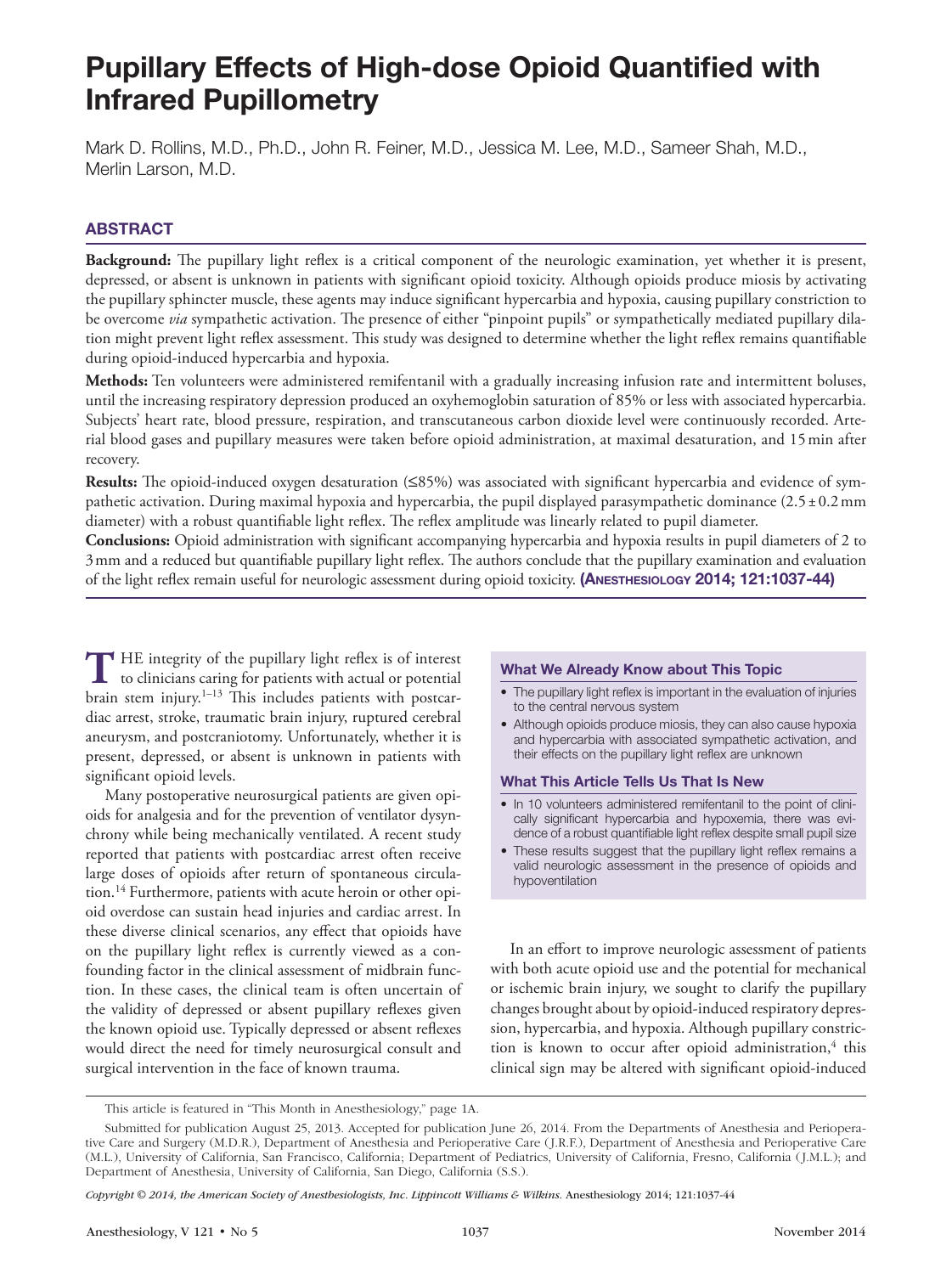respiratory depression and the resultant onset of hypercarbia and hypoxia. Both hypoxia and hypercarbia activate the sympathetic nervous system, which may dilate the pupil and inhibit the light reflex.<sup>13</sup> Figure 1 depicts the competing effects of light excitation, physiologic stress, sympathetic input, and opioids on pupillary size.

Our hypothesis was that progressive opioid administration resulting in significant respiratory depression with associated hypoxia to an oxyhemoglobin saturation of 85%, hypercarbia with acute respiratory acidosis, and sympathetic activation would dilate the pupil above midposition (4mm) and inhibit the light reflex.

We chose to use the opioid remifentanil in our model for opioid-induced respiratory depression because of its short duration of action, which allowed us to perform this volunteer study with greater safety and minimal recovery time. In addition, the autonomic effects of remifentanil given in low doses were adequately evaluated and detailed in previous studies.<sup>2</sup>

## Materials and Methods

After institutional review board (Committee on Human Research, University of California of San Francisco, San Francisco, California) approval and informed written consent, 13 healthy volunteers were enrolled in the study. Fasting subjects were admitted to a human volunteer study

room where ambient noise and lighting could be controlled and uniform, and complete monitoring, ventilation, and resuscitation equipment and supplies were readily available similar to an intensive care unit or operating room setting. A 20-gauge intravenous line and a 22-gauge radial arterial catheter were placed after an intracutaneous wheal of lidocaine. After resting for 30min, nasal oxygen (3 l/min) was administered and baseline hemodynamic parameters and pupillary measurements were taken from the right eye using a pupillometer with an opaque rubber cup covering the eye as described below,<sup>15</sup> while the left eye was occluded from ambient light with a folded cloth.

Initial arterial blood gases were determined and an intravenous remifentanil infusion was begun at a rate of 0.05 μg kg−1 min−1. After 15min, subjects received a 0.1 μg/kg intravenous bolus of remifentanil, and the continuous infusion of remifentanil was increased by 0.025 μg kg−1 min−1. At each 5-min interval thereafter, the continuous infusion of remifentanil was increased by 0.025 μg kg<sup>-1</sup> min<sup>-1</sup> and an additional escalating bolus was administered. The remifentanil bolus was increased by 0.05 μg/kg with each subsequent administration. Two board certified anesthesiologists were available at all times during each volunteer study period, as well as other personnel required for data retrieval.

We measured the following parameters: continuous blood pressure and heart rate from the arterial catheter,



Fig. 1. Pathways and nerve centers that control pupil size and the pupillary light reflex in humans. *Colored* structures are the central nerve centers and pathways that modify the pupillary light reflex. Edinger Westphal (EW) Nucleus neurons are pacemaker cells that are modified by excitatory and inhibitory inputs. Opioids block the inhibition of the EW nucleus. *Green asterisks* (\*) show locations where hypercarbia, hypoxia, and opioids might potentially interfere with the light reflex, although our analysis demonstrates that the effect of opioids on the light reflex is primarily a function of pupil size. \* = locations where hypercarbia, hypoxia, and opioids might potentially interfere with the light reflex. IN = inhibitory neuron.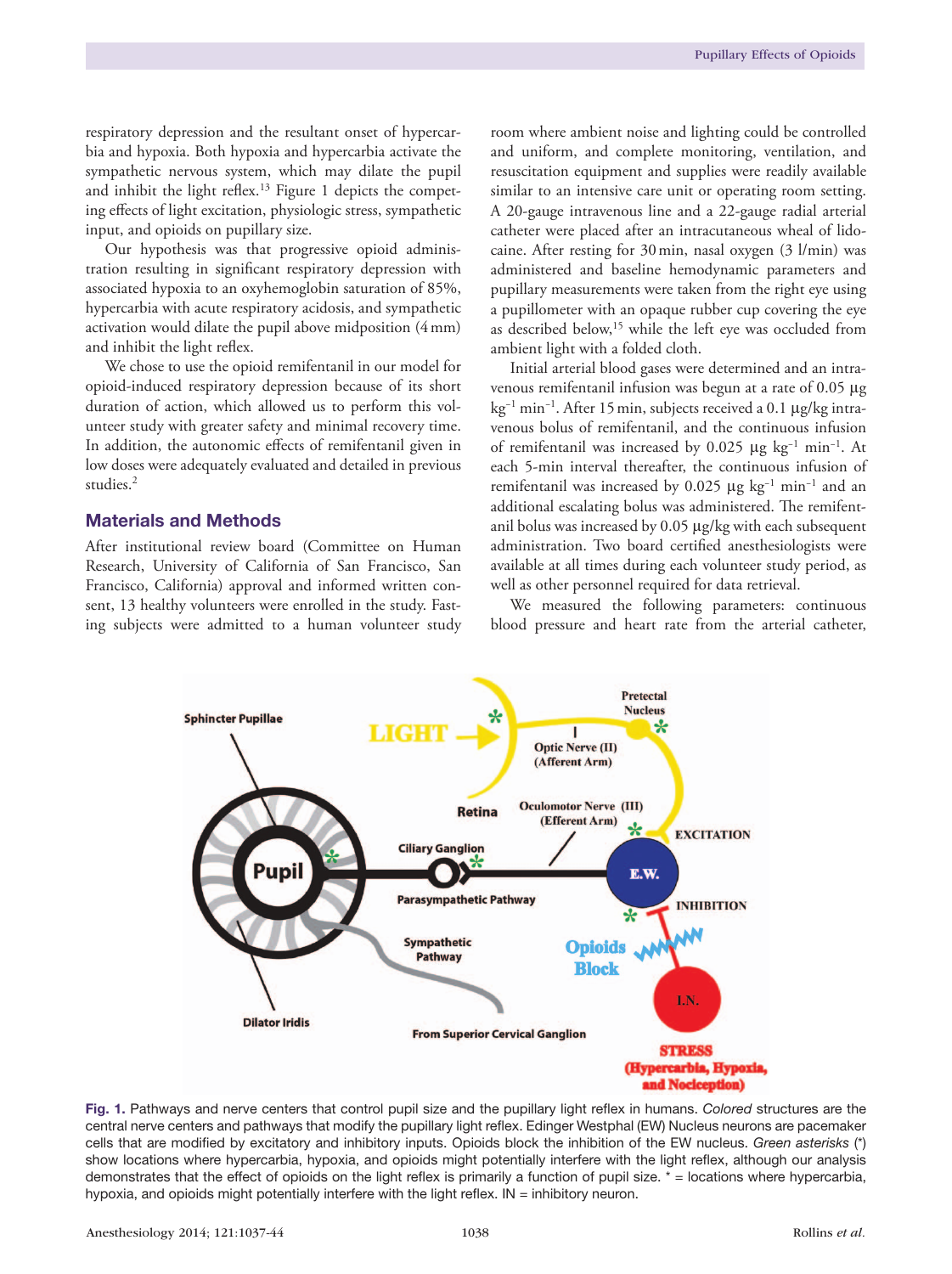additional measure of heart rate and rhythm from a 5-lead electrocardiogram (leads II and V5), fingertip oxyhemoglobin saturation (Masimo Corporation, Irvine, CA; set on 2-s rapid response), respiratory rate from both an exhaled carbon dioxide tracing (Datex-Ohmeda, Inc., Madison, WI) and from a respiration transducer belt (Biopac Systems, Inc., Goleta, CA), and transcutaneous earlobe carbon dioxide (TcCO<sub>2</sub>, TOSCA; Linde Medical System, Linde Basel, Switzerland). All continuous monitoring data were recorded using LabVIEW (National Instruments Corporation, Austin, TX). Arterial blood gases were sampled from the radial arterial line before opioid administration, at the time of oxygen desaturation, and 15-min after recovery. Samples were analyzed using an ABL800 FLEX (Radiometer Medical A/S, Copenhagen, Denmark). Pupil diameter, pupillary light reflex, and pupil area were measured with an infrared pupillometer (Neuroptics, Inc., Irvine, CA) before opioid administration, at the time of oxygen desaturation, and at 1, 2, 4, 6, 10, and 15-min after recovery.

The pupillary measures were obtained by using a portable infrared pupillometer. A flash of visible light with an 800-ms duration was delivered at the start of each 3.2-s scan. The pupillometer calculates the reflex amplitude as the absolute difference between the starting diameter and the minimum diameter obtained after the light flash.<sup>10,15</sup>

The neurological pupillary index (NPi) is a proprietary tool that displays a unitless numerical value from 0 to 5 indicating the quality of the light reflex.<sup>3</sup> It compares the measured pupillary light reflex to a large normal control population and is calculated from a proprietary algorithm using parameters that include latency, constriction velocity, and reflex amplitude. Zero is indexed to represent no light reflex, whereas any measure greater than 3 is considered within the normal range. Pupillary measurements with large amplitude artifacts brought about by movements of the head or hand are detected by the instrument and labeled as faulty readings. NPi has been used clinically to assess midbrain function based on pupillary parameters,<sup>3</sup> but has not been clinically validated at small pupil diameters after opioid therapy.

During the remifentanil infusion, the volunteers were not stimulated by voice, touch, or prompted to breathe. They were asked to remain quiet and only speak if they had a question or needed assistance. Using the described remifentanil protocol, the oxyhemoglobin saturation fell gradually over time, typically taking 30min to reach 85%. Nasal cannula oxygen (3 l/min) was administered throughout the experiment to provide a more gradual rate of desaturation and potentially better mimic the hospitalized patient. As soon as this endpoint was reached, pupillary measurements were taken, arterial blood gases were obtained, the subjects were aroused by a verbal stimulus if they did not arouse spontaneously, and the remifentanil infusion was discontinued. This time point was labeled time "zero" and pupillary measurements were repeated at 1, 2, 4, 6, 10, and 15min after

reaching this endpoint. If the subject's  $\mathrm{TcCO}_{2}$  reached 80 mmHg before reaching an oxyhemoglobin saturation of 85%, a confirmatory arterial blood gas was obtained, and this time point was considered the endpoint of maximal desaturation. At 15-min after the discontinuing the infusion, a final arterial blood gas was obtained.

#### *Statistical Analysis*

We used repeated-measures ANOVA with Tukey–Kramer *post hoc* tests to compare autonomic measures and laboratory values: (1) before initiating the remifentanil infusion (baseline); (2) at 85% saturation (time zero); and (3) 15-min after discontinuing the infusion. Paired *t* tests were used to compare differences between the maximal change in pupil diameter to maximal change in the pupillary light reflex.

Linear regression was used to determine the relationship between pupil diameter and amplitude of the pupillary light reflex after remifentanil administration. We also examined the correlation between the initial pupil diameter (baseline) and the change in pupillary diameter between baseline and the size of the pupil at desaturation.

We used  $\mathrm{TcCO}_{2}$  as a surrogate measure of central opioid effect and compared it to pupil diameter and light reflex as other measures of central opioid effect. Because it is known that increased ambient light decreases pupil size linearly until pupil size reaches approximately  $3 \text{ mm}$  in diameter,<sup>16</sup> we performed a nonlinear fit of change in pupil size *ver*sus change in TcCO<sub>2</sub>. Using the change in carbon dioxide allowed us to normalize for the different study subjects and perform nonlinear regression. Goodness-of-fit to determine the most appropriate nonlinear equation was assessed by plotting residuals and comparing root-mean-square error of other potential fits for both individual subjects and the entire data set.

All values are means ± SDs unless otherwise noted in the article. *P* value less than 0.05 was considered statistically significant and based on a two-tailed hypothesis testing design. Data analysis was performed using JMP 10.0 (SAS Institute, Cary, NC).

#### **Results**

Of the 13 subjects enrolled in the study, two refused to continue with the study because of an unpleasant side effect of nausea and vomiting from the remifentanil. The pupillary data from one subject were contaminated with blink artifacts, so the data from this subject were not used. We therefore present data from the 10 subjects who participated to the end of the study.

Subjects included four women and six men with a mean age of  $29 \pm 3$  yr, mean weight of  $71 \pm 9$  kg, and mean hemoglobin of  $12.9 \pm 1.1$  g/dl. All measured parameters were significantly altered by oxygen desaturation with remifentanil (table 1). Graphic illustration of the changes that occurred in measured variables is shown in figure 2.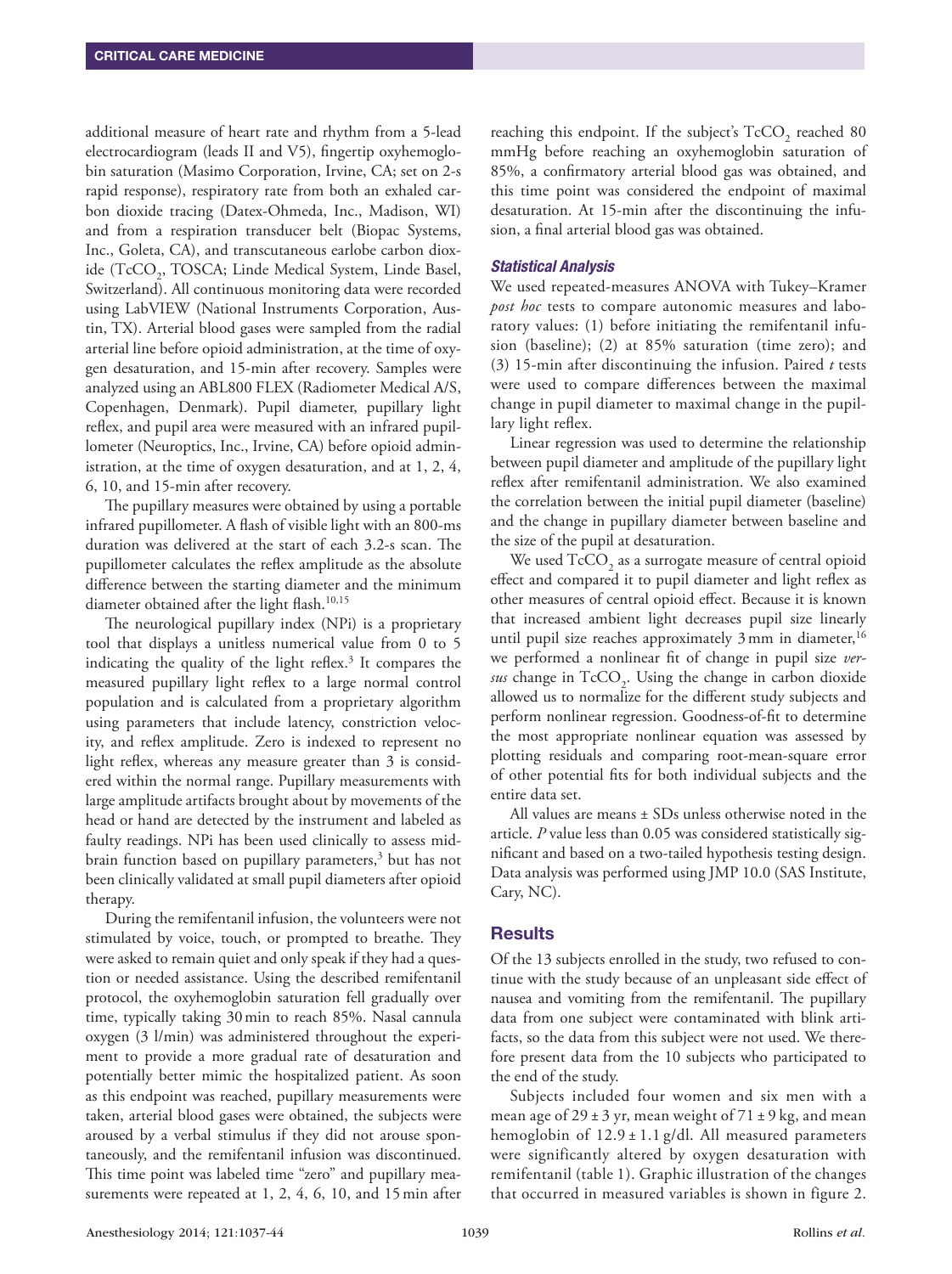All subjects reached the endpoint of 85% saturation except one who reached an arterial carbon dioxide level (Paco<sub>2</sub>) of 80 mmHg at only 90% saturation and this point was taken as the point of maximal desaturation. Of the measured vital parameters, respiratory rate was most profoundly depressed as a percentage of the control value (decreased 95 **±** 2%) at the point of maximal desaturation (respirations 0.7 breaths/min) and then noted significant recovery with an increase to 6 breaths/min only 1-min after the remifentanil infusion was discontinued. In addition to discontinuing the remifentanil infusion, a verbal stimulus reminded the volunteer to breathe (time zero on fig. 2). No stimulus other than verbal was needed to initiate a subject breath after the maximal (85%) saturation level was reached, and no assists with ventilation or other resuscitation measures were needed in any of the subjects. After the verbal stimulus, all oxygen saturation values returned to greater than 95% hemoglobin saturation before the 1-min measurement.

There was evidence of sympathetic activation of the cardiovascular system with significant increases in heart rate during the progressive desaturation, but parasympathetic effects on the pupil were dominant. All subjects were noted to have pupillary diameters less than 3mm at the point of maximal desaturation. Although pupil diameter and area are related by a simple mathematical relationship, we provided both measures in the results because although diameter is a more familiar clinical measure, the flux of light is more directly related to the pupil area. The fractional decrease in the light reflex (decrease of 84 **±** 4%) noted at desaturation was similar to the decrease in pupil area (decrease of 81 **±** 5%) with both significantly diminished compared with both predrug baseline and 15-min postinfusion values (*P* < 0.05; fig. 2). A comparison of the pupil light reflex with pupil diameter for all measurements noted a significant linear relationship ( $P < 0.0001$ ). The quality of the light reflex as assessed by NPi was only minimally altered at all recovery time intervals. As the pupil enlarged during the recovery phase, the light reflex amplitude increased, but NPi at desaturation was only decreased by  $6.7 \pm 2.5\%$  compared with the predrug baseline measurement. The light reflexes

at each time interval for a single representative individual are shown in figure 3.

Blood gas measurements of Paco<sub>2</sub> were within  $10\%$ of the measured  $TcCO$ , measurements taken at the same time. We therefore used the continuous  $TcCO<sub>2</sub>$  as a measure of remifentanil-induced respiratory depression (as values were continuously recorded and available for all time points of pupillary measure) and evaluated the central respiratory effect of increasing opioid (as measured by  $TcCO<sub>2</sub>$ ) on pupil diameter (fig. 4). After examining several potential fits, including linear, second-order polynomial and bilinear equations, a basic reciprocal form with a parameter for minimal pupil size was the best fit for the data. The relationship between  $TcCO<sub>2</sub>$  and pupil size for all 10 subjects is shown in figure 4A using a nonlinear reciprocal fit. An increase in TcCO<sub>2</sub> was associated with decreasing pupil size. Regardless of the increase in carbon dioxide, only minimal pupillary change was noted below 3mm diameter. The mean minimal pupil diameter at maximal desaturation (85%) was 2.5mm with a narrow range of 2.2 to 2.8mm. The nonlinear fit of the data resulted in a minimum pupil diameter corresponding to 2.3mm (fig. 4A equation).

A nonlinear reciprocal fit was also used to evaluate the relationship of decreasing pupillary light reflex with increasing central respiratory depression  $(TcCO<sub>2</sub>)$ , as shown in figure 4B. In all subjects, the light reflex remained intact and quantifiable using infrared pupillometry. A mean light reflex value of 0.4mm at the nadir (desaturation to 85%) corresponded to a mean minimum pupil diameter of 2.5mm at this same time point. The reciprocal nonlinear fit of the data resulted in a similar value of 0.3mm for the parameter corresponding to the minimum pupil reflex (fig. 4B).

### **Discussion**

This is the first study to measure pupillary responses with objective pupillometry during high-dose opioid administration associated with significant hypercarbia and hypoxia. Our primary findings demonstrate that even with opioid doses resulting in severe respiratory depression, the pupil should

Table 1. Changes in Autonomic Measures after Remifentanil Infusion ( $n = 10$ )

| Physiologic Parameter          | Predrug Baseline | Oxygen Desaturation | 15-min Postdesaturation | P Value  |
|--------------------------------|------------------|---------------------|-------------------------|----------|
| Heart rate (beats/min)         | $61 \pm 10$      | $97 + 24$           | $83 + 25$               | 0.0001   |
| Systolic BP (mmHg)             | $130 \pm 17$     | $137 + 24$          | $141 \pm 16$            | 0.13     |
| Pupil diameter (mm)*           | $5.6 \pm 0.9$    | $2.5 \pm 0.2$       | $4.1 \pm 1.2$           | < 0.0001 |
| Pupil light reflex (mm)*       | $2.5 \pm 0.4$    | $0.4 \pm 0.1$       | $1.4 \pm 0.6$           | < 0.0001 |
| <b>NPi</b>                     | $4.6 \pm 0.2$ †  | $4.3 \pm 0.2$       | $4.4 \pm 0.4$           | 0.0049   |
| Pupil area $(mm^2)^*$          | $24.9 \pm 8.2$   | $4.9 \pm 0.9$       | $13.9 \pm 7.3$          | < 0.0001 |
| $TcCO2$ (mmHg)                 | $40.4 \pm 3.4$   | $73.0 \pm 9.2$      | $43.9 \pm 6.2$          | < 0.0001 |
| Respiratory rate (breaths/min) | $15.2 \pm 3.2$   | $0.7 \pm 0.3$ ‡     | $13.1 \pm 3.8$          | < 0.0001 |

Data are mean ± SD. Repeated-measures ANOVA with Tukey–Kramer honestly significant difference for multiple comparisons.

\* All time points significantly different. † Significantly different from each other. ‡ Significantly different from other time points.

 $BP = blood pressure$ ; NPi = neurologic pupil index; TcCO<sub>2</sub> = transcutaneous carbon dioxide.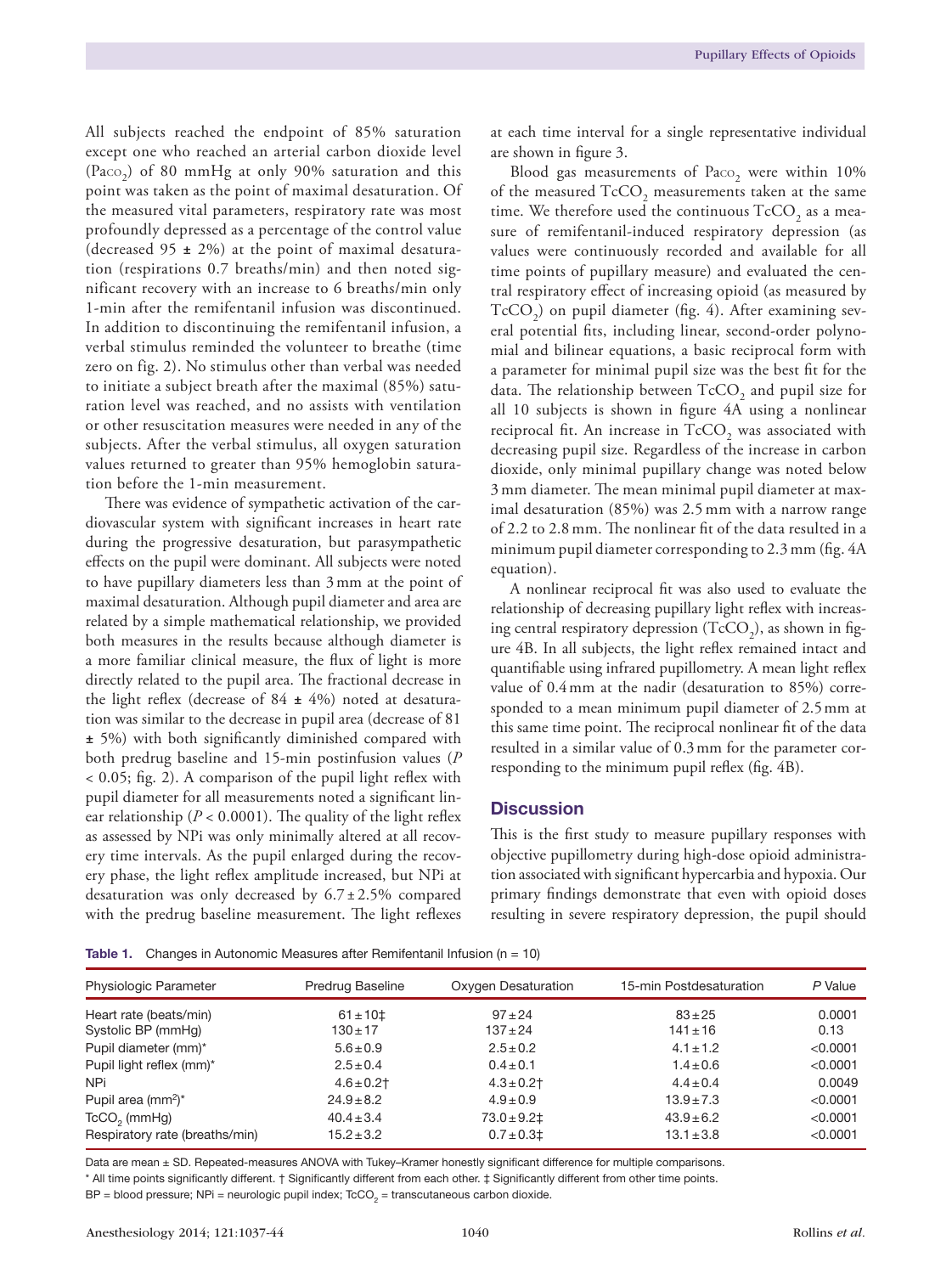

Fig. 2. Fractional changes in the measured physiologic parameters at the time of desaturation (time zero) and during the 15-min recovery phase. Values are displayed as a fraction of predrug baseline values. Values are displayed as means ± SD. Statistical comparisons were only performed between baseline, nadir, and after 15-min of recovery, and the statistical results are summarized in table 1. Note the close correlation between changes in the pupil reflex and pupil area. BP = blood pressure;  $CO<sub>2</sub>$  = carbon dioxide; NPi = neurologic pupil index.



Fig. 3. Example of quantitative pupillary light reflexes obtained by a pupillometer displayed over a 3.2-s scan in a single study subject. The opposite eye was covered with an opaque cloth. A flash visible light was delivered for 800ms at the start of each scan. Each line follows the pupil diameter as it changes during the scan. The lines displayed note baseline, desaturation to 85% oxyhemoglobin at time zero, and multiple time points between time zero and 15-min postdesaturation.

not be characterized as a dimensionless point (*i.e.*, pinpoint pupil) and the light reflex remains present and quantifiable even in the presence of significant narcotic-induced hypoxia and hypercarbia (fig. 3).

These data show that sympathetic activation by hypercarbia and hypoxia overcomes the previously described

parasympathetic hemodynamic effects of remifentanil that often include bradycardia and hypotension.17–19 Similar levels of acute hypoxia in humans have previously been demonstrated to significantly increase sympathetic nerve activity.<sup>20</sup> Surprisingly, the pupil data in our study continued to show predominately parasympathetic effects (miosis) throughout,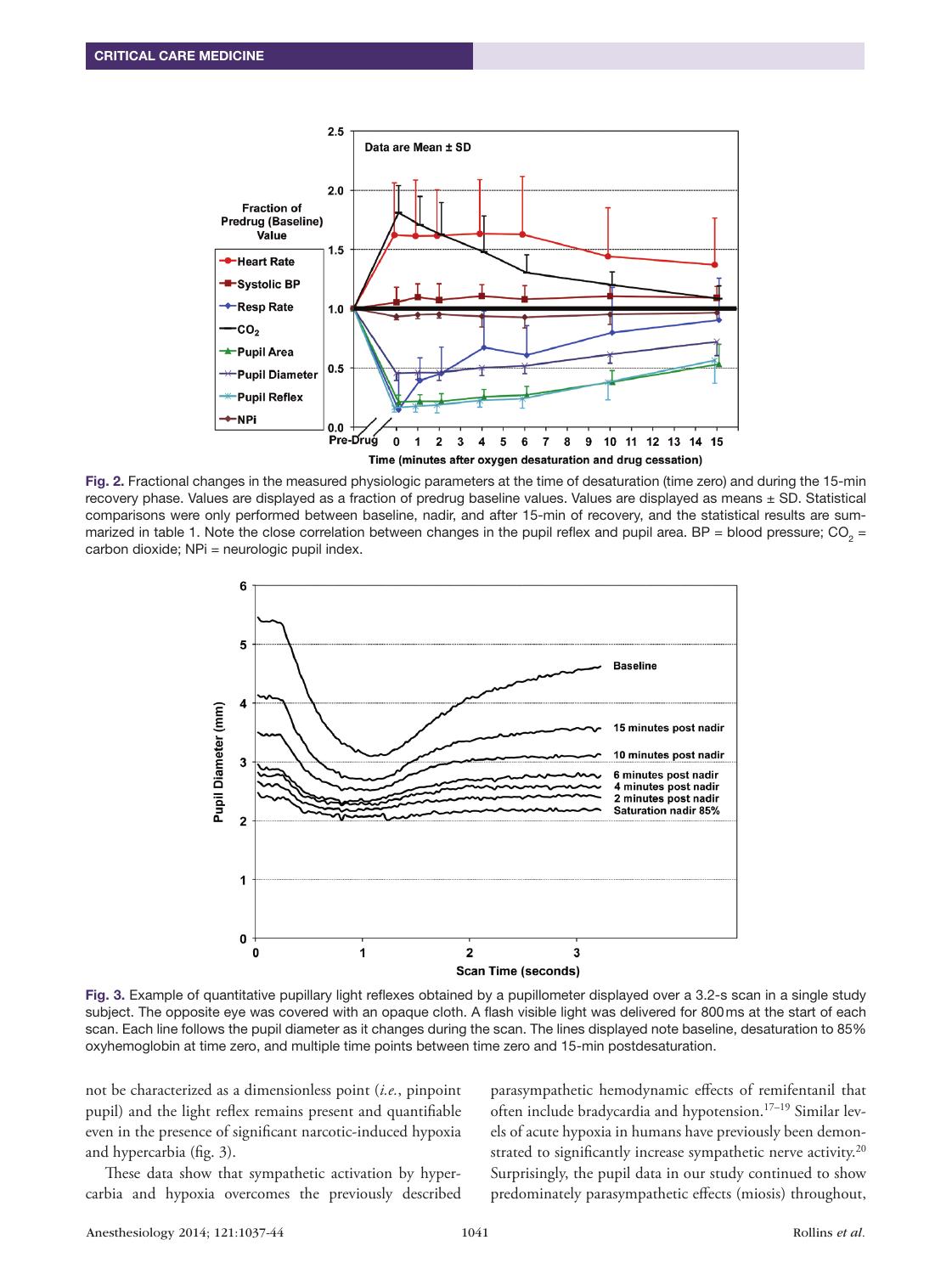

Fig. 4. Pupil diameters (*A*) and pupillary reflex (*B*) in relation to transcutaneous carbon dioxide measurements. Individual study subjects are shown with different symbols. Nonlinear reciprocal fits are displayed in each figure. Pco<sub>2</sub> = partial pressure of carbon dioxide.

thus demonstrating the autonomic nervous system has disparate responses to an increasing dose of opioid (remifentanil).

The data revealed that the pupil did not continue to constrict past a mean of 2.5mm even with the large doses of remifentanil that we administered. It is known that the pupil has the ability to constrict further and will constrict to diameters below 1mm (pinpoint) with topical application of miotic agents and with organophosphate poisoning.<sup>21</sup>

One explanation of the failure to achieve further pupillary constriction (*i.e.*, a pinpoint pupil) was because sympathetic tone to the dilator muscle was augmented sufficiently to produce mild dilation but not strong enough to obtund the light reflex or to produce pronounced mydriasis (fig. 1).

Another explanation for our failure to observe pinpoint pupils might be that our measurements were taken without ambient light. However, when we added a light stimulus,

pupil size decreased only 0.3mm, constricting the pupil to mean diameters that remained greater than 2mm. It should be noted however that no authors have documented "pinpoint pupils" or pupils less than 2.0mm diameter after opioid therapy while using infrared pupillometry to objectively document pupil size.<sup>22-26</sup>

Our results reveal an opioid-constrictive effect on pupil size similar to that described for light. With increasing ambient light, pupil size is directly related to light intensity until the pupil reaches a diameter of approximately 2.5 to 3.0mm at which point the mechanical properties of the iris begin to restrict further constriction (fig. 4A).<sup>16</sup> It is noteworthy that in all of our subjects, oxygen desaturation did not occur until this plateau was reached.

Because of this nonlinearity in the pupil response to opioids, it is apparent that pupil diameter can only be used to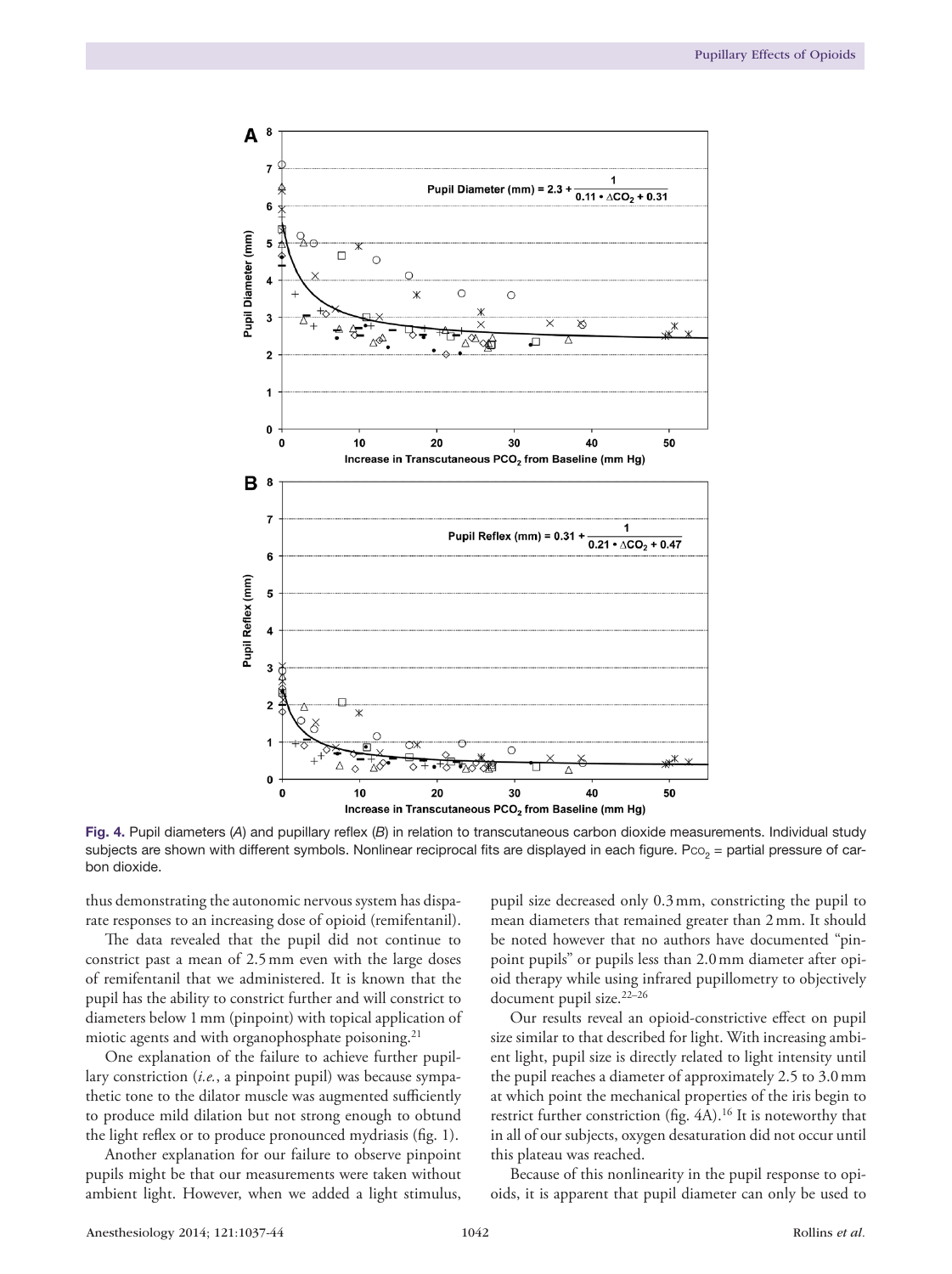evaluate the pharmacodynamic effects of μ-opioids if the pupil diameters remain within the dynamic the range of the iris, for example, from pupillary diameters of approximately 3 to 7mm (fig. 4A).27 Pharmacodynamic studies of opioid effect using the pupil measurement should therefore be conducted with subjects that have diameters approximately greater than 5mm in the dark so that ample range is available for constriction before the pupil reaches this nonlinear plateau. Older subjects are therefore not ideal candidates for pupillary diameter studies of this nature because they start with relatively small pupils. Due to a smaller dynamic range, the incorrect conclusion might therefore arise that older subjects are resistant to the central effects of opioids, $^{22}$  when in fact they are usually thought to be more sensitive.<sup>28,29</sup>

The effect of opioids on the pupillary light reflex in animals and humans has been studied previously with inconclusive results. In cats and dogs, opioids depress the light reflex,<sup>30,31</sup> whereas in rabbits, the light reflex is enhanced.<sup>4</sup> In anesthetized humans, the light reflex is not depressed after alfentanil opioid administration with controlled ventilation,25 but the effects of the combination of opioid and significant sympathetic activation induced by the respiratory depression were previously uncertain.

Our study confirms that although opioid-induced respiratory depression decreases pupillary diameter, the light reflex remains intact and can still be ascertained. The decrease in pupil diameter/area limits the mechanical range of the iris and diminishes the intensity of the retinal light flux. The relationships displayed in figure 2 demonstrate that the decreased light reflex amplitude is closely related to the decreased size of the pupil at the time of the light stimulus (brought about by remifentanil administration) and similar to the same relationship in humans not administered opioids.<sup>32</sup> The quality of the light reflex as measured by the NPi was essentially unchanged by the drug administration, even during significant hypercarbia and hypoxia. Because NPi was determined from a large population of unmedicated healthy volunteers, this finding argues against a significant effect of hypercarbia and hypoxia on the light reflex during opioid toxicity.

Detecting the presence of a normal light reflex in an obtunded patient is a clinically significant finding. An active light reflex immediately rules out brain death and argues against structural lesions of the midbrain that commonly obliterate the light reflex.<sup>18</sup> It should be noted that visual appreciation of light reflexes in miotic pupils is difficult and infrared pupillometry is advised when attempting to assess the light reflex at small diameters. As a measure of brain stem function the light reflex is unique because, unlike other clinical tests such as cough, gag reflex, breathing, grimace, and calorics, the light reflex can function with complete paralysis of striated muscles by neuromuscular-blocking agents. $33$ The pupillary light reflex is also not depressed by sedation with dexmedetomidine<sup>34</sup> or benzodiazepines.<sup>35</sup> However, overdose of some anesthetic agents such as propofol severely obtunds the reflex.36,37

The clinical relevance of this study is that a pinpoint, sluggish pupil is not an essential component of the opioid toxidrome. There is no evidence that the pupil will continue to constrict as the subject progresses further into asphyxia. Thus a small, reactive but not pinpoint pupil near 2.5 to 3mm diameter may be present with significant opioid toxicity.

Limitations to this study are that remifentanil was given without noxious stimulation such as might occur during the perioperative period or with concurrent trauma. Nociception would be expected to overcome some of the respiratory depressant effects of remifentanil and it also might exaggerate the sympathetic effects on the cardiovascular system. This study examined only young healthy subjects and other drugs were not combined with the opioid. Remifentanil is structurally unique compared with other opioids and contains ester linkages that allow rapid breakdown in the plasma. However, it exhibits typical μ-agonist pharmacologic effects and these study results should be relevant to all μ-selective opioids except for meperidine, a drug that has anticholinergic effects on the pupil.<sup>38</sup> Our methodology documented the single effect of one drug alone as a first step toward understanding the effect of opioids on the pupil.

## Conclusion

In summary, during significant opioid-induced respiratory depression, an intact light reflex was observed in small but not pinpoint pupils. This information is relevant to health professionals involved in the perioperative care and resuscitation of patients with potential brain stem injury, because assessment of midbrain function depends significantly on evaluation of pupil size and reactivity, and many of these patients have also received opioids.

# Acknowledgments

Supported by the Anesthesia Patient Safety Foundation, Indianapolis, Indiana.

#### Competing Interests

The authors declare no competing interests.

#### **Correspondence**

Address correspondence to Dr. Rollins: Department of Anesthesia and Perioperative Care, University of California, 513 Parnassus Avenue, Box 0464, San Francisco, California 94143. [rollinsm@anesthesia.ucsf.edu.](mailto:rollinsm@anesthesia.ucsf.edu) Information on purchasing reprints may be found at [www.anesthesiology.org](http://www.anesthesiology.org) or on the masthead page at the beginning of this issue. Anesthesiology's articles are made freely accessible to all readers, for personal use only, 6 months from the cover date of the issue.

#### **References**

- 1. Behrends M, Niemann CU, Larson MD: Infrared pupillometry to detect the light reflex during cardiopulmonary resuscitation: A case series. Resuscitation 2012; 83:1223–8
- 2. Cera SM, Mostafa G, Sing RF, Sarafin JL, Matthews BD, Heniford BT: Physiologic predictors of survival in post-traumatic arrest. Am Surg 2003; 69:140–4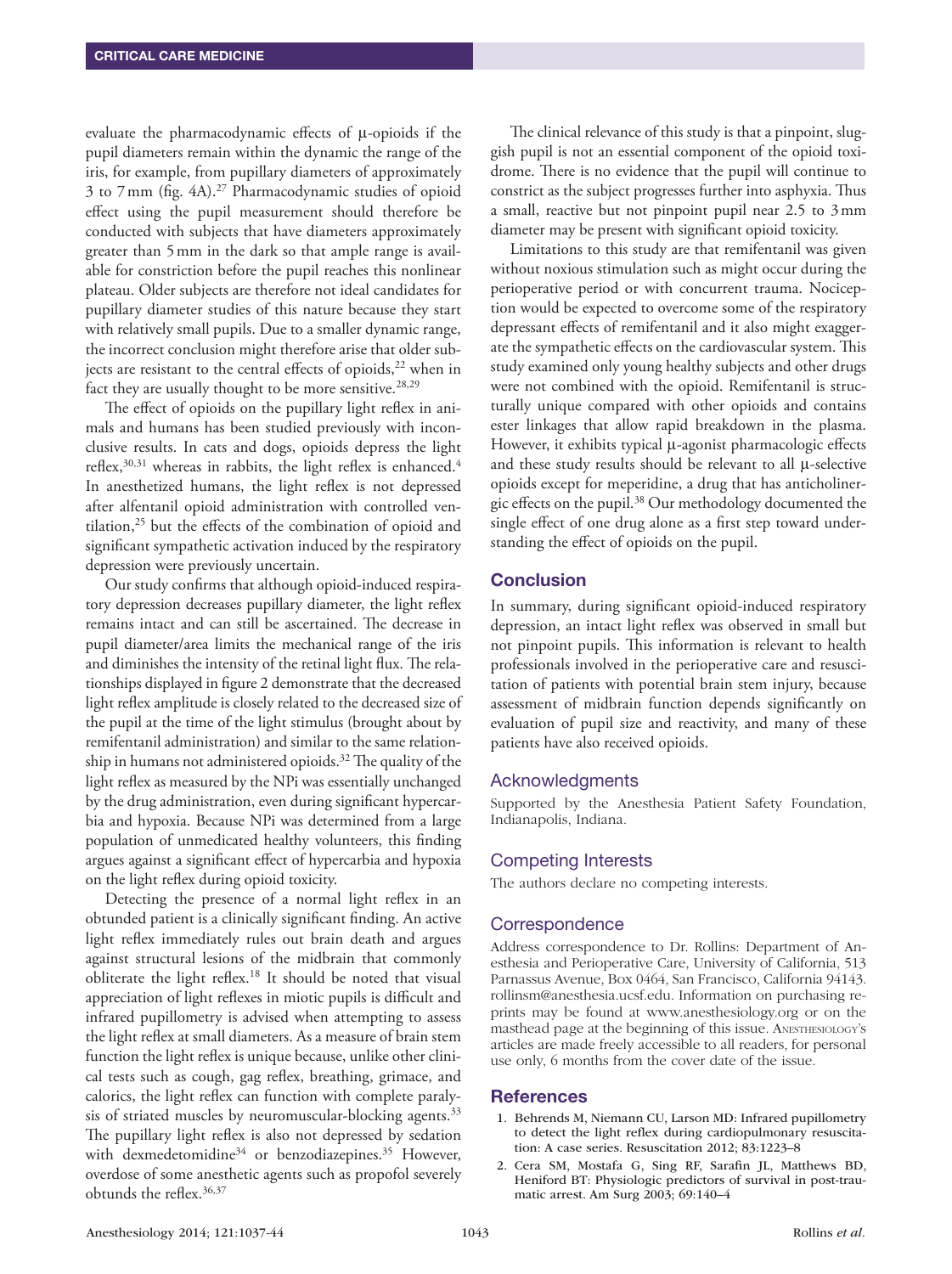- 3. Chen JW, Gombart ZJ, Rogers S, Gardiner SK, Cecil S, Bullock RM: Pupillary reactivity as an early indicator of increased intracranial pressure: The introduction of the Neurological Pupil index. Surg Neurol Int 2011; 2:82
- 4. Fountas KN, Kapsalaki EZ, Machinis TG, Boev AN, Robinson JS, Troup EC: Clinical implications of quantitative infrared pupillometry in neurosurgical patients. Neurocrit Care 2006; 5:55–60
- 5. Hon KL, Ho JK, Hung EC, Cheung KL, Ng PC: Poisoning necessitating pediatric ICU admissions: Size of pupils does matter. J Natl Med Assoc 2008; 100:952–6
- 6. Levy DE, Caronna JJ, Singer BH, Lapinski RH, Frydman H, Plum F: Predicting outcome from hypoxic-ischemic coma. JAMA 1985; 253:1420–6
- 7. Longstreth WT Jr, Diehr P, Inui TS: Prediction of awakening after out-of-hospital cardiac arrest. N Engl J Med 1983; 308:1378–82
- 8. Manley GT, Larson MD: Infrared pupillometry during uncal herniation. J Neurosurg Anesthesiol 2002; 14:223–8
- 9. Meeker M, Du R, Bacchetti P, Privitera CM, Larson MD, Holland MC, Manley G: Pupil examination: Validity and clinical utility of an automated pupillometer. J Neurosci Nurs 2005; 37:34–40
- 10. Rittenberger JC, Sangl J, Wheeler M, Guyette FX, Callaway CW: Association between clinical examination and outcome after cardiac arrest. Resuscitation 2010; 81:1128–32
- 11. Ritter AM, Muizelaar JP, Barnes T, Choi S, Fatouros P, Ward J, Bullock MR: Brain stem blood flow, pupillary response, and outcome in patients with severe head injuries. Neurosurgery 1999; 44:941–8
- 12. Taylor WR, Chen JW, Meltzer H, Gennarelli TA, Kelbch C, Knowlton S, Richardson J, Lutch MJ, Farin A, Hults KN, Marshall LF: Quantitative pupillometry, a new technology: Normative data and preliminary observations in patients with acute head injury. Technical note. J Neurosurg 2003; 98:205–13
- 13. Zhao D, Weil MH, Tang W, Klouche K, Wann SR: Pupil diameter and light reaction during cardiac arrest and resuscitation. Crit Care Med 2001; 29:825–8
- 14. Samaniego EA, Mlynash M, Caulfield AF, Eyngorn I, Wijman CA: Sedation confounds outcome prediction in cardiac arrest survivors treated with hypothermia. Neurocrit Care 2011;  $15:113-9$
- 15. Du R, Meeker M, Bacchetti P, Larson MD, Holland MC, Manley GT: Evaluation of the portable infrared pupillometer. Neurosurgery 2005; 57:198–203; discussion 198–203
- 16. Spring KH, Stiles WS: Variation of pupil size with change in the angle at which the light stimulus strikes the retina. Br J Ophthalmol 1948; 32:340–6
- 17. Noseir RK, Ficke DJ, Kundu A, Arain SR, Ebert TJ: Sympathetic and vascular consequences from remifentanil in humans. Anesth Analg 2003; 96:1645–50
- 18. Shinohara K, Aono H, Unruh GK, Kindscher JD, Goto H: Suppressive effects of remifentanil on hemodynamics in baro-denervated rabbits. Can J Anaesth 2000; 47:361–6
- 19. Tirel O, Chanavaz C, Bansard JY, Carré F, Ecoffey C, Senhadji L, Wodey E: Effect of remifentanil with and without atropine on heart rate variability and RR interval in children. Anaesthesia 2005; 60:982–9
- 20. Hardy JC, Gray K, Whisler S, Leuenberger U: Sympathetic and blood pressure responses to voluntary apnea are augmented by hypoxemia. J Appl Physiol (1985) 1994; 77:2360–5
- 21. Loewenfeld IE, Newsome DA: Iris mechanics. I. Influence of pupil size on dynamics of pupillary movements. Am J Ophthalmol 1971; 71(1 Pt 2):347–62
- 22. Kharasch ED, Hoffer C, Whittington D: Influence of age on the pharmacokinetics and pharmacodynamics of oral transmucosal fentanyl citrate. Anesthesiology 2004; 101: 738–43
- 23. Knaggs RD, Crighton IM, Cobby TF, Fletcher AJ, Hobbs GJ: The pupillary effects of intravenous morphine, codeine, and tramadol in volunteers. Anesth Analg 2004; 99:108–12
- 24. Larson MD: Mechanism of opioid-induced pupillary effects. Clin Neurophysiol 2008; 119:1358–64
- 25. Larson MD, Kurz A, Sessler DI, Dechert M, Bjorksten AR, Tayefeh F: Alfentanil blocks reflex pupillary dilation in response to noxious stimulation but does not diminish the light reflex. Anesthesiology 1997; 87:849–55
- 26. Phimmasone S, Kharasch ED: A pilot evaluation of alfentanil-induced miosis as a noninvasive probe for hepatic cytochrome P450 3A4 (CYP3A4) activity in humans. Clin Pharmacol Ther 2001; 70:505–17
- 27. Macleod DB, Habib AS, Ikeda K, Spyker DA, Cassella JV, Ho KY, Gan TJ: Inhaled fentanyl aerosol in healthy volunteers: Pharmacokinetics and pharmacodynamics. Anesth Analg 2012; 115:1071–7
- 28. Pesonen A, Suojaranta-Ylinen R, Hammarén E, Tarkkila P, Seppälä T, Rosenberg PH: Comparison of effects and plasma concentrations of opioids between elderly and middle-aged patients after cardiac surgery. Acta Anaesthesiol Scand 2009; 53:101–8
- 29. Pergolizzi J, Böger RH, Budd K, Dahan A, Erdine S, Hans G, Kress HG, Langford R, Likar R, Raffa RB, Sacerdote P: Opioids and the management of chronic severe pain in the elderly: Consensus statement of an International Expert Panel with focus on the six clinically most often used World Health Organization Step III opioids (buprenorphine, fentanyl, hydromorphone, methadone, morphine, oxycodone). Pain Pract 2008; 8:287–313
- 30. Lee HK, Wang SC: Mechanism of morphine-induced miosis in the dog. J Pharmacol Exp Ther 1975; 192:415–31
- 31. Pickworth WB, Sharpe LG: Morphine-induced mydriasis and inhibition of pupillary light reflex and fluctuations in the cat. J Pharmacol Exp Ther 1985; 234:603–6
- 32. Boev AN, Fountas KN, Karampelas I, Boev C, Machinis TG, Feltes C, Okosun I, Dimopoulos V, Troup C: Quantitative pupillometry: Normative data in healthy pediatric volunteers. J Neurosurg 2005; 103(6 suppl):496–500
- 33. Gray AT, Krejci ST, Larson MD: Neuromuscular blocking drugs do not alter the pupillary light reflex of anesthetized humans. Arch Neurol 1997; 54:579–84
- 34. Larson MD, Talke PO: Effect of dexmedetomidine, an alpha2 adrenoceptor agonist, on human pupillary reflexes during general anaesthesia. Br J Clin Pharmacol 2001; 51:27–33
- 35. Hou RH, Samuels ER, Langley RW, Szabadi E, Bradshaw CM: Arousal and the pupil: Why diazepam-induced sedation is not accompanied by miosis. Psychopharmacology (Berl) 2007; 195:41–59
- 36. Belani KG, Sessler DI, Larson MD, Lopez MA, Washington DE, Ozaki M, McGuire J, Merrifield B, Schroeder M: The pupillary light reflex. Effects of anesthetics and hyperthermia. Anesthesiology 1993; 79:23–7
- 37. Leslie K, Sessler DI, Smith WD, Larson MD, Ozaki M, Blanchard D, Crankshaw DP: Prediction of movement during propofol/nitrous oxide anesthesia. Performance of concentration, electroencephalographic, pupillary, and hemodynamic indicators. Anesthesiology 1996; 84:52–63
- 38. Kurz M, Belani KG, Sessler DI, Kurz A, Larson MD, Schroeder M, Blanchard D: Naloxone, meperidine, and shivering. Anesthesiology 1993; 79:1193–201